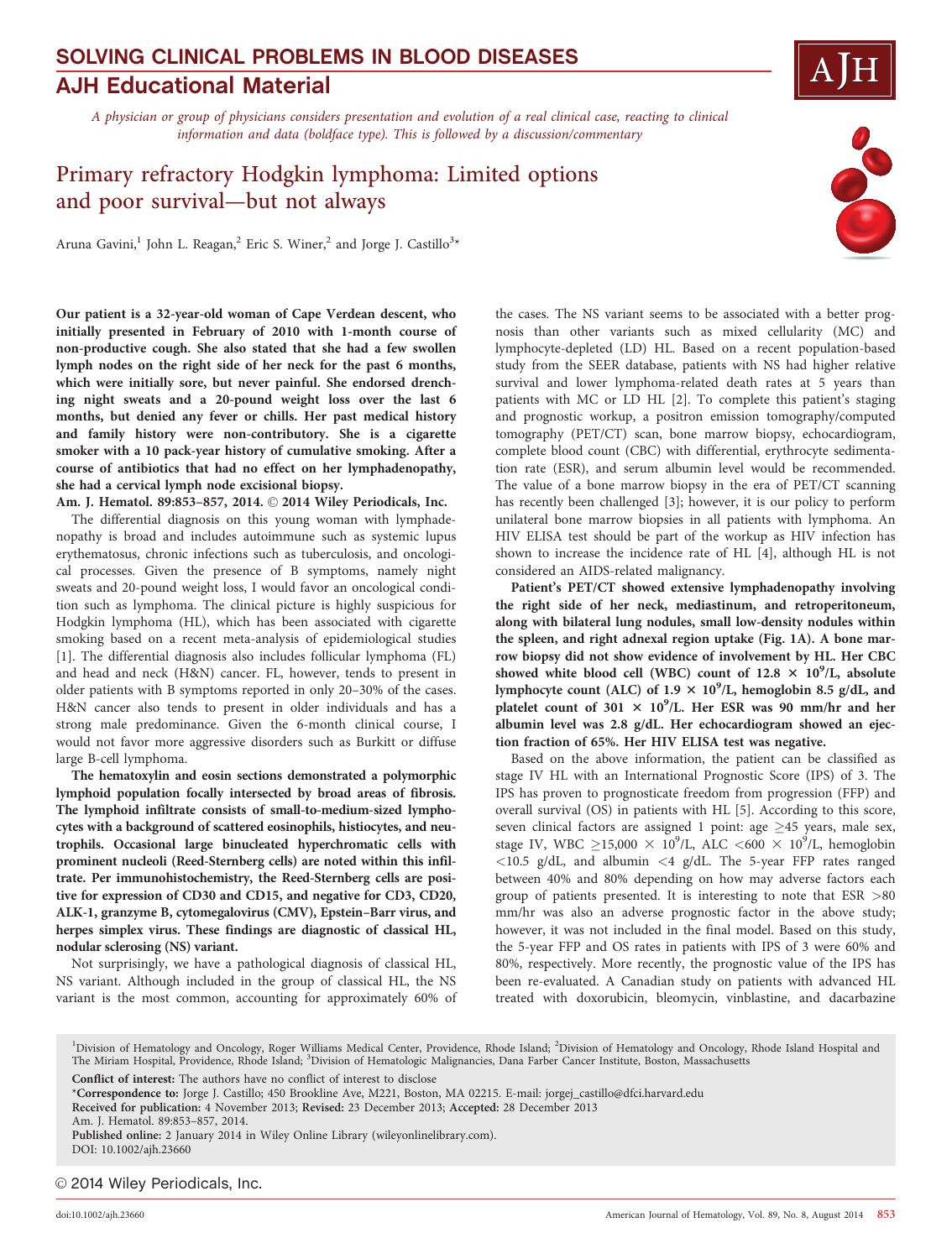(ABVD) showed a narrower range of 5-year FFP between 62% and 88% [6], likely a reflection on the improvements on the administration of chemotherapy. Based on this study, patients with IPS of 3 had 5-year FFP and OS rates of 74% and 88%, respectively.

The next step is to begin therapy with a curative intent. There is an ongoing debate on which is the most appropriate initial therapy for patients with HL between ABVD, Stanford V, standard dose bleomycin, etoposide, doxorubicin, cyclophosphamide, vincristine, procarbazine, and prednisone (BEACOPP), and escalated BEACOPP. A British randomized study compared the outcomes of patients with HL who received ABVD or Stanford V [8], and showed that there were no statistical differences on PFS, OS or toxicity between both approaches. An Italian randomized controlled study (RCT) has compared ABVD versus standard BEACOPP and showed that standard BEACOPP was associated with a better PFS but was also associated with higher toxicity rates and there was no difference in OS [7]. However, patients with an IPS  $\geq$ 3 seemed to obtain a higher benefit with standard BEACOPP than with ABVD (Hazard ratio for progression 0.46), while no difference in survival was observed in patients with IPS <3. In a German RCT including approximately 1,200 patients with advanced HL, escalated BEACOPP has shown to induce higher response and survival rates when compared against standard BEACOPP and COPP-ABVD [9]. However, no RCTs have directly compared escalated BEACOPP versus standard ABVD. More recently, a network meta-analysis has shown a 10% improvement in 5-year OS rates seen with escalated BEACOPP over ABVD suggesting that escalated BEACOPP should be the standard of care in patients with advanced HL [10]. The risk of infertility associated with chemotherapy varies greatly between regimens. Specifically, in female patients, BEACOPP has been associated with infertility rates of 20–50% while ABVD with rates of <5% [11]. It is our policy and recommendation to discuss fertility impairment with the patient before initiating therapy.

A few days before starting chemotherapy, the patient developed facial swelling and engorged veins in the upper thorax and neck, consistent with superior vena cava (SVC) syndrome. She was hospitalized and started on ABVD. Being a mother of two, she declined egg harvesting. Within 1–2 weeks, her SVC symptoms gradually resolved. After completing four cycles of ABVD (June 2010), an interim PET/CT scan showed complete resolution of the lymphadenopathy above and below the diaphragm and decreased

size and uptake within the lung lesions (Deauville score of 2). The lung lesions were considered inflammatory in nature. She then received two more cycles of ABVD. A PET/CT after completing six cycles of ABVD showed worsening of supraclavicular and mediastinal lymphadenopathy, and increased 18F-FDG uptake within lung nodules bilaterally (Fig. 1B). The patient was complaining of recurrence of her night sweats and underwent a biopsy of her supraclavicular lymphadenopathy that showed HL, NS variant (August 2010).

Unfortunately, this patient is showing evidence of disease progression concerning for an early relapse or perhaps primary refractory disease. A series of studies have described prognostic factors for survival at HL relapse. In these studies, a relapse seen within 12 months after completing initial therapy and advanced clinical stage at relapse were the most important adverse factors. In our case, the patient meets both criteria, which means that her 5-year OS rate would range between 20% and 30%, depending on the study [12–14]. In this specific scenario, our goal is still curative, and will encompass obtaining ideally a complete response (CR) with combination chemotherapy followed by high-dose chemotherapy with autologous stem cell rescue (ASCT). The level of evidence to support one regimen over another, however, is rather low. Most of the studies are small and not randomized [15]. In this situation, regimens such as ifosfamide, carboplatin, and etoposide (ICE), dexamethasone, cytarabine, and cisplatin (DHAP), etoposide, methylprednisolone, cytarabine, and cisplatin (ESHAP), or gemcitabine, vinorelbine, and liposomal doxorubicin (GVD) are all reasonable options. The addition of ASCT has been studied in two separate RCTs, both of which showed a 30%–50% improvement in PFS rate, but not OS, in patients with chemosensitive disease [16,17]. A model to prognosticate survival in relapse HL patients after ASCT has been published [18]. In this study, relapse  $\leq$ 1 year of initial therapy, and presence of B symptoms and extranodal disease at relapse were considered adverse prognostic factors. Our patient actually has these three factors playing against her. The PFS rate at 43 months in patients like ours was 10%.

She received salvage chemotherapy with ICE (September 2010). After three cycles of ICE, she presented with fever and drenching night sweats. She then had a PET/CT showing progression of disease (Fig. 1C). She had a biopsy of one of the lung nodules that showed classical HL. She was started on third-line chemo with



Figure 1. (A) PET/CT scan from February 2010 showing increased FDG avidity above and below the diaphragm before ABVD; (B) PET/CT scan from August 2010 showing increased FDG avidity after 6 cycles of ABVD; (C) PET/CT scan from December 2010 showing increased FDG activity after 3 cycles of ICE; (D) PET/CT scan from December 2011 showing no FDG avidity after 2 cycles of brentuximab vedotin.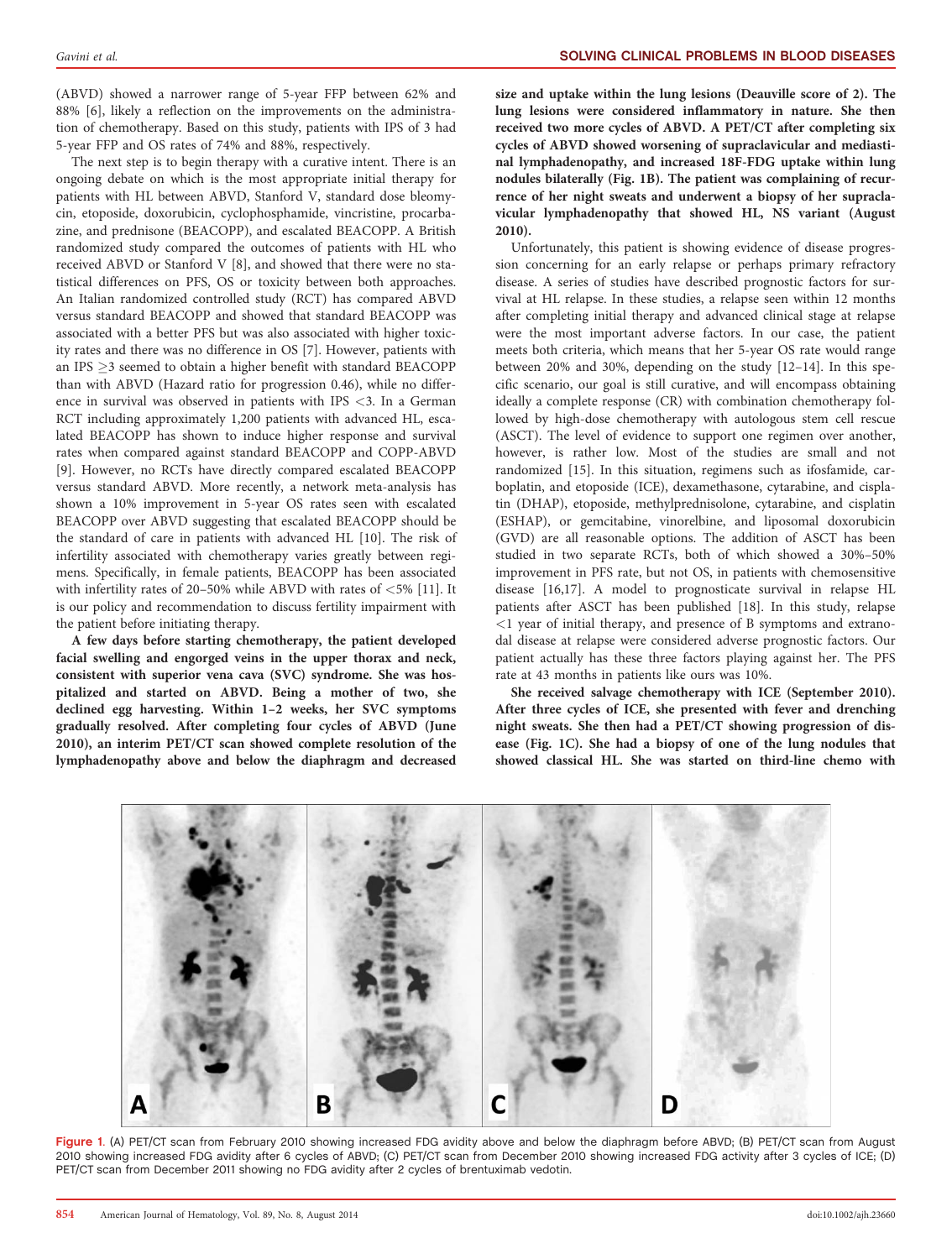GVD (December 2010). After the first cycle of GVD, she was mobilized with cyclophosphamide, and then received BCNU, etoposide, cytarabine, and melphalan (BEAM) as conditioning regimen in preparation for autologous SCT. She then underwent autologous SCT in February 2011. On day 27, she had a PET/CT showing persistence of disease. Around day 45, she proceeded to receive an allogeneic SCT (March 2011). She received matchedrelated allogeneic stem cells with 10/10 HLA high-resolution match. The donor and recipient were ABO compatible and CMV negative. The conditioning regimen included fludarabine and busulfan. A restaging PET/CT on day 60 of allogeneic SCT showed persistence of disease (May 2011). She was initiated on salvage chemotherapy with oxaliplatin and cytarabine and, after three cycles, received two donor lymphocyte infusions (DLI) due to disease progression. The patient did not respond to DLI.

Our patient is now clearly showing refractory disease. A series of small studies have evaluated the role of SCT in this setting. A Spanish study evaluated the role of autologous SCT in 62 patients with primary refractory HL [19]. In this study, BEAM-like regimens were used for conditioning, and the 5-year OS was 26%. Similarly, a French study evaluated autologous SCT in 86 HL patients who either did not respond to frontline treatment, progressed within 3 months of completing therapy or showed evidence of progression during frontline therapy [20]. Although the 5-year OS for the entire group was 35%, the 5-year OS for patients with progressive disease during or shortly after autologous SCT was 19%. Similar results were found in other studies with 5-year OS rates in patients with chemoresistant disease ranging between 15% and 25% [21]. The data on allogeneic SCT after failing autologous SCT are even more scant. A Spanish study showed that patients with chemoresistant disease had a 3-year OS of approximately 20% following allo-SCT [22]. The current British guidelines do not support the use of autologous SCT or allogeneic SCT in patients who do not demonstrate an appropriate response [23]. However, in the NCCN guidelines [24], autologous SCT can be considered in patients who present with PET/CT scans with Deauville scores as high as 4. Additionally, the NCCN guidelines state that allogeneic SCT is an option for select patients as a category 3 recommendation. In this young woman, undergoing autologous and allogeneic SCT after minimal or no response to chemotherapy is not unreasonable.

Brentuximab vedotin (Adcetris®, Seattle Genetics, Seattle, WA) was approved by the FDA on August 19, 2011 for the treatment of patients with relapsed or refractory HL. She was then initiated on brentuximab vedotin at a dose of 1.8 mg/m<sup>2</sup> given IV every 3 weeks (September 2011). A PET/CT performed after two cycles showed a CR with no increased 18F-FDG uptake (Fig. 1D). Since then, the patient has been on brentuximab vedotin, with restaging scans every 6 months, without evidence of progression of disease for the last 2 years. Her only adverse events (AEs) related to therapy are grade 1 peripheral neuropathy, neutropenia, anemia, and thrombocytopenia. Earlier this year, WBC chimerism was 97% donor.

### **Discussion**

HL affects about 9,000 new patients in the United States each year [25]. There is an increased incidence in young adults as well as in individuals 55 years and older [26]. There are no clearly defined risk factors for the development of this disease, and the cause of HL remains unknown. Factors shown to be associated with HL include familial factors, viral exposures, and immune suppression [26]. HL is composed of two distinct disease entities; the more commonly diagnosed classical HL and the rare nodular lymphocyte predominant HL [27]. NS, MC, LD, and lymphocyte-rich HL are subgroups under the designation of classical HL. The presence of malignant multinucleated giant Reed–Sternberg cells within the characteristic reactive cellular background is the pathologic hallmark of classical HL. Across all stages, >80% of patients are cured with combination chemotherapy and radiation [28]. However, up to 15% of patients with limited stage disease and 35%–40% of patients with advanced stage disease do not achieve CR initially or relapse within a few years after initial treatment [29]. High dose chemotherapy followed by autologous SCT in patients with relapsed and refractory HL provides a 50%–60% chance for a long disease-free survival [30]. Allogeneic SCT, though curative, is usually reserved for those patients who progressed after autologous SCT due to a treatment-related mortality of approximately 25% and long-term survival of 30%–40% [31]. Treatment options for patients relapsing post-transplant are limited and usually confined to clinical trials.

Brentuximab vedotin (SGN-35; Adcetris®) is an anti-CD30 antibody conjugated via a protease-cleavable linker to the potent antimicrotubule agent monomethyl auristatin E (MMAE). CD30 is a transmembrane protein that belongs to the tumor necrosis factor receptor superfamily, and it is normally expressed in activated T-cells, B-cells, and NK-cells [32]. The function of CD30, however, is poorly understood. Although no specific diseases have been associated with CD30 or CD30 ligand mutations, CD30-mediated signaling appears important for the regulation of the development of effector and memory T-cells. Following binding to CD30, brentuximab vedotin is rapidly internalized and transported to lysosomes where MMAE is released and binds to tubulin, leading to cell cycle arrest and apoptosis. Additionally, a small fraction of free MMAE diffuses out of the targeted  $CD30+$  cells, inducing killing of the surrounding cells in the tumor microenvironment, which can support tumor growth. Brentuximab vedotin received accelerated FDA approval in August 2011 for use as a salvage therapy in cHL following failure of at least two prior therapies or after failure of autologous SCT.

The data on the use of brentuximab vedotin in primary refractory patients or in patients who have relapsed after autologous or allogeneic SCT are mounting. In an initial phase II study, 102 patients with relapsed or refractory HL were enrolled [33]. From these patients, 71% were primary refractory and 42% were refractory to their most recent prior therapy. Of note, 100% of the patients had been previously treated with autologous SCT. Patients who previously had received allogeneic SCT were excluded from this study. The ORR was 75% with a 34% CR rate and a time to CR of approximately 12 weeks. The authors state that patients who were considered primary refractory benefited from brentuximab vedotin but no additional data were provided. Grade 3 or higher AEs included neutropenia (20%) and peripheral sensory neuropathy (8%).

More recently, the German Hodgkin Study Group published their experience with 45 patients with relapsed and refractory HL treated with brentuximab vedotin [34], from which 28 (62%) were primary refractory and 29 (64%) were refractory to their last regimen. Additionally, 39 patients (87%) had already undergone autologous and/or allogeneic SCT. The ORR was 60% with a CR rate of 22%. In the 17 patients considered very high risk (i.e., primary refractory or early relapse plus refractory disease before brentuximab vedotin), the ORR was 59% with a CR in 18%, which appear similar to the whole group. However, the 12-month PFS and OS in this group was 14% and 68%, respectively, which was statistically different from 59% and 93%, respectively, seen in the low-risk group. The most common grade 3 or higher AEs were neutropenia (13%), thrombocytopenia (7%), fatigue (7%), and infections (7%).

A smaller study specifically evaluated the role of brentuximab vedotin on 25 patients with HL that experienced recurrence of disease after allogeneic SCT [35]. In these heavily pre-treated patients with a median of 9 previous lines of therapy, the use of brentuximab vedotin was associated with ORR and CR rates of 50% and 38%, respectively,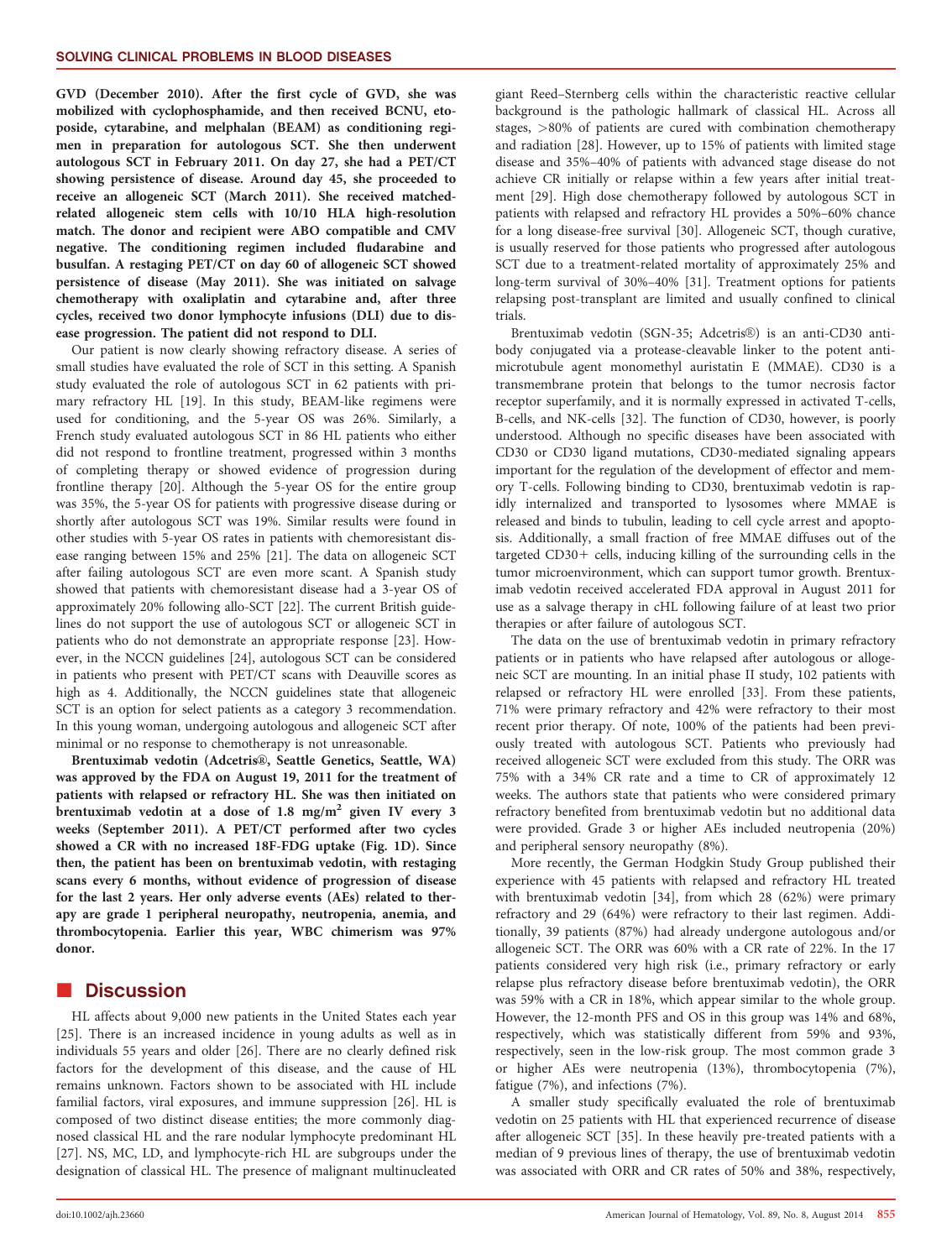with a median time to response of 8 weeks and a median PFS of 8 months. The median OS was not yet reached at the time of the report. Grade 3 or higher AEs were limited to neutropenia (24%), anemia (20%), thrombocytopenia (16%), and hyperglycemia (12%).

As the treatment of primary refractory HL continues to evolve, several questions remain:

- 1. Is it possible to predict primary refractory disease at diagnosis? Several studies have now shown the prognostic value of an increased number of CD68+ tumor-associated macrophages (TAMs) within the HL microenvironment [36–38]. In one study, a high number of TAMs correlated with refractoriness to chemotherapy and early relapse [39]. However, other studies have challenged such prognostic value [40,41]. Another potential target for prognostication is plasma EBV DNA. One recent study, which will require further validation, found a relation between elevated plasma EBV DNA levels and resistance to therapy [42].
- 2. Would a PET/CT after two cycles of ABVD have impacted the therapy on our patient? Several retrospective and small prospective studies have shown a prognostic value of performing interim PET/CT scans after two cycles of chemotherapy in order to switch to more intensive regimens [43–45]. Patients with negative PET/CT scans at treatment interim experienced a significant better outcome than patients with positive PET/CT scans. It is important to note the high negative predictive value of PET/CT scanning (true negative); however, a positive PET/CT

### **References**

- 1. Castillo JJ, Dalia S, Shum H. Meta-analysis of the association between cigarette smoking and incidence of Hodgkin's Lymphoma. J Clin Oncol 2011; 29:3900–3906.
- 2. Ali S, Olszewski AJ. Disparate survival and risk of secondary non-Hodgkin lymphoma in histologic subtypes of Hodgkin lymphoma: a populationbased study. Leuk Lymphoma. 2013 Nov 12. [Epub ahead of print]
- 3. El-Galaly TC, d'Amore F, Mylam KJ, et al. Routine bone marrow biopsy has little or no therapeutic consequence for positron emission tomography/computed tomography-staged treatment-naive patients with Hodgkin lymphoma. J Clin Oncol 2012;30:4508–4514.
- 4. Shiels MS, Cole SR, Kirk GD, Poole C. A metaanalysis of the incidence of non-AIDS cancers in HIV-infected individuals. J Acquir Immune Defic Syndr 2009;52:611–622.
- 5. Hasenclever D, Diehl V. A prognostic score for advanced Hodgkin's disease. International Prognostic Factors Project on Advanced Hodgkin's Disease. N Engl J Med 1998;339:1506–1514.
- 6. Moccia AA, Donaldson J, Chhanabhai M, et al. International Prognostic Score in advancedstage Hodgkin's lymphoma: altered utility in the modern era. J Clin Oncol 2012;30:3383–3388.
- 7. Federico M, Luminari S, Iannitto E, et al. ABVD compared with BEACOPP compared with CEC for the initial treatment of patients with advanced Hodgkin's lymphoma: results from the HD2000 Gruppo Italiano per lo Studio dei Linfomi Trial. J Clin Oncol 2009;27:805–811.
- 8. Gordon LI, Hong F, Fisher RI, et al. Randomized phase III trial of ABVD versus Stanford V with or without radiation therapy in locally extensive and advanced-stage Hodgkin lymphoma: An intergroup study coordinated by the Eastern Cooperative Oncology Group (E2496). J Clin Oncol 2013;31:684–691.
- 9. Diehl V, Franklin J, Pfreundschuh M, et al. Standard and increased-dose BEACOPP chemotherapy compared with COPP-ABVD for advanced Hodgkin's disease. N Engl J Med 2003;348:2386–2395.
- 10. Skoetz N, Trelle S, Rancea M, et al. Effect of initial treatment strategy on survival of patients with advanced-stage Hodgkin's lymphoma: A

systematic review and network meta-analysis. Lancet Oncol 2013;14:943–952.

- 11. Harel S, Ferme C, Poirot C. Management of fertility in patients treated for Hodgkin's lymphoma. Haematologica 2011;96:1692–1699.
- 12. Brice P, Bastion Y, Divine M, et al. Analysis of prognostic factors after the first relapse of Hodgkin's disease in 187 patients. Cancer 1996; 78:1293–1299.
- 13. Josting A, Franklin J, May M, et al. New prognostic score based on treatment outcome of patients with relapsed Hodgkin's lymphoma registered in the database of the German Hodgkin's lymphoma study group. J Clin Oncol 2002;20:221–230.
- 14. Lohri A, Barnett M, Fairey RN, et al. Outcome of treatment of first relapse of Hodgkin's disease after primary chemotherapy: Identification of risk factors from the British Columbia experience 1970 to 1988. Blood 1991;77:2292–2298.
- 15. Byrne BJ, Gockerman JP. Salvage therapy in Hodgkin's lymphoma. Oncologist 2007;12:156–167.
- 16. Linch DC, Winfield D, Goldstone AH, et al. Dose intensification with autologous bonemarrow transplantation in relapsed and resistant Hodgkin's disease: Results of a BNLI randomised trial. Lancet 1993;341:1051–1054.
- 17. Schmitz N, Pfistner B, Sextro M, et al. Aggressive conventional chemotherapy compared with high-dose chemotherapy with autologous haemopoietic stem-cell transplantation for relapsed chemosensitive Hodgkin's disease: A randomised trial. Lancet 2002;359:2065–2071.
- 18. Moskowitz CH, Nimer SD, Zelenetz AD, et al. A 2-step comprehensive high-dose chemoradiotherapy second-line program for relapsed and refractory Hodgkin disease: Analysis by intent to treat and development of a prognostic model. Blood 2001;97:616–623.
- 19. Constans M, Sureda A, Terol MJ, et al. Autologous stem cell transplantation for primary refractory Hodgkin's disease: Results and clinical variables affecting outcome. Ann Oncol 2003;14: 745–751.
- 20. Andre M, Henry-Amar M, Pico JL, et al. Comparison of high-dose therapy and autologous stem-cell transplantation with conventional therapy for Hodgkin's disease induction failure: A case-control study. Societe Francaise de Greffe de Moelle. J Clin Oncol 1999;17:222–229.

scan can be artifactual (false positive). In such cases, a biopsy is advocated to demonstrate persistence of disease [46]. For this reason, interim PET/CT scans to dictate treatment should be performed in the setting of a clinical trial. Specifically in our patient, the PET/CT scan after four cycles of therapy showed no abnormal 18F-FDG uptake (Deauville 2), and based on current NCCN guidelines [24], ABVD was continued to complete six cycles.

3. Now that this very high-risk, primary refractory patient is in remission, how long should brentuximab vedotin be continued? The answer to this question is rather unclear. In the pivotal phase II study, patients received brentuximab vedotin for a maximum of 16 cycles [33]. In other studies, the maximum number of cycles ranges between 12 and 16 cycles [34,35]. Given that the patient had a dramatic response to brentuximab vedotin and seems to be tolerating therapy well, we are considering therapy until progression or unacceptable toxicity.

In conclusion, primary refractory HL is associated with lower rates of response to conventional chemotherapy and portends a poor prognosis. However, the use of brentuximab vedotin in this setting has been associated with higher response rates and relatively benign toxicity profile than otherwise expected with conventional regimens. We presented the case of a patient with primary refractory HL whose disease was resistant to ABVD, ICE, and GVD, and relapsed shortly after autologous and allogeneic SCT, only to experience a long-lasting response to brentuximab vedotin.

- 21. Czyz A, Lojko-Dankowska A, Dytfeld D, et al. Prognostic factors and long-term outcome of autologous haematopoietic stem cell transplantation following a uniform-modified BEAMconditioning regimen for patients with refractory or relapsed Hodgkin lymphoma: A singlecenter experience. Med Oncol 2013;30:611.
- 22. Sureda A, Canals C, Arranz R, et al. Allogeneic stem cell transplantation after reduced intensity conditioning in patients with relapsed or refractory Hodgkin's lymphoma. Results of the HDR-ALLO study—A prospective clinical trial by the Grupo Espanol de Linfomas/Trasplante de Linfomas/Trasplante de Medula Osea (GEL/TAMO) and the Lymphoma Working Party of the European Group for Blood and Marrow Transplantation. Haematologica 2012;97:310–317.
- 23. Collins GP, Parker AN, Pocock C, et al. Guideline on the management of primary resistant and relapsed classical Hodgkin lymphoma. Br J Haematol 2014;164:39–52.
- 24. National Comprehensive Cancer Network [website]. Hodgkin lymphoma, version 2.2013. Available at [www.nccn.org.](http://www.nccn.org) Accessed on December 18, 2013.
- 25. Siegel R, Naishadham D, Jemal A. Cancer statistics, 2013. CA Cancer J Clin 2013;63:11–30.
- 26. Glaser SL, Jarrett RF. The epidemiology of Hodgkin's disease. Baillieres Clin Haematol 1996;9:401–416.
- 27. Ansell SM. Hodgkin lymphoma: 2012 update on diagnosis, risk-stratification, and management. Am J Hematol 2012;87:1096–1103.
- 28. Brenner H, Gondos A, Pulte D. Ongoing improvement in long-term survival of patients with Hodgkin disease at all ages and recent catch-up of older patients. Blood 2008;111:2977–2983.
- 29. Bonadonna G, Viviani S, Bonfante V, et al. Survival in Hodgkin's disease patients—report of 25 years of experience at the Milan Cancer Institute. Eur J Cancer 2005;41:998–1006.
- 30. Colpo A, Hochberg E, Chen YB. Current status of autologous stem cell transplantation in relapsed and refractory Hodgkin's lymphoma. Oncologist 2012;17:80–90.
- 31. Milpied N, Fielding AK, Pearce RM, et al. Allogeneic bone marrow transplant is not better than autologous transplant for patients with relapsed Hodgkin's disease. European Group for